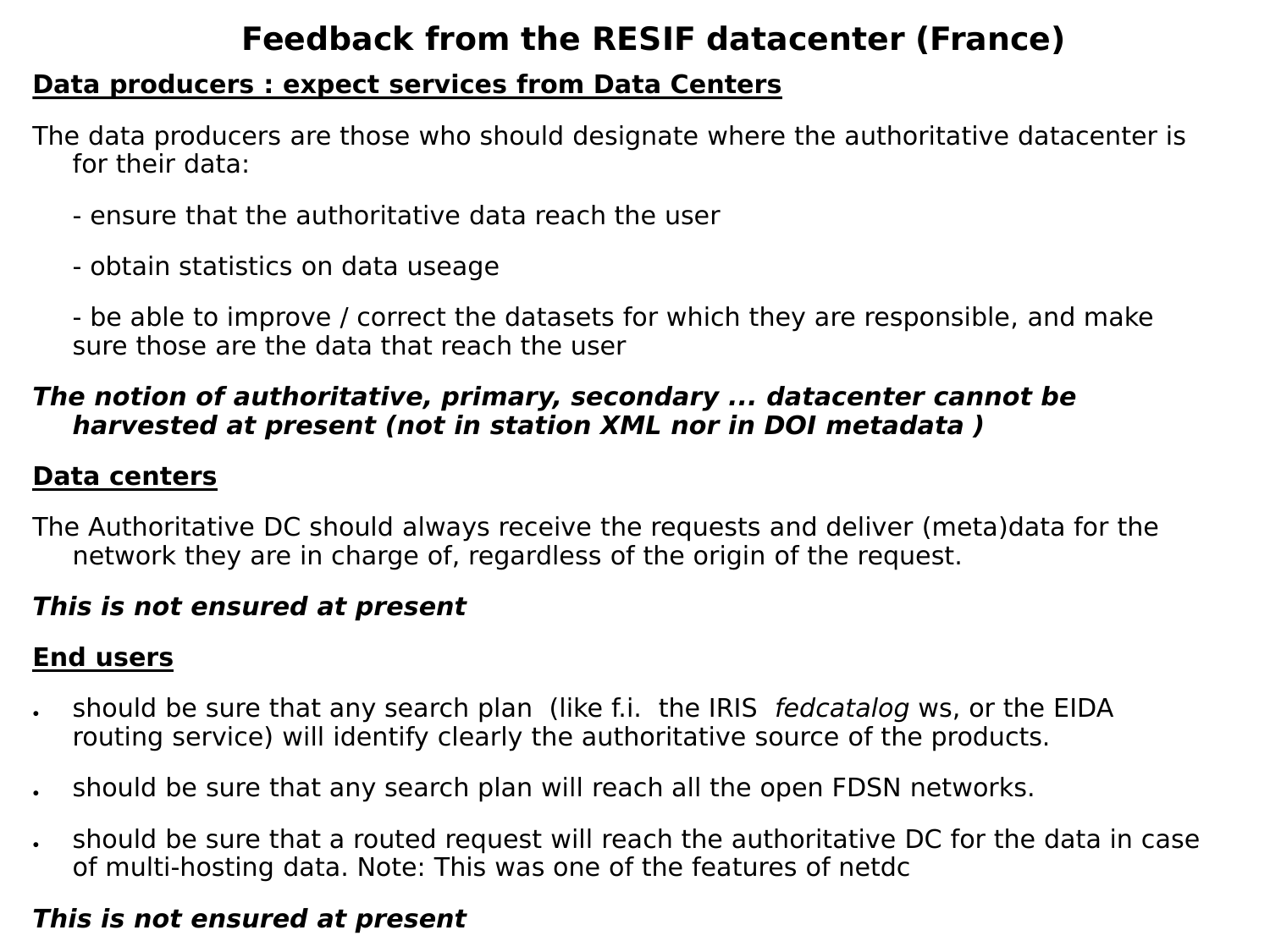### **Examples of requests using IRIS ws-fedcatalog (Harvesting approach): Very confusing (and erroneous) responses – probably multiple causes**

*Imagine I do not know anything about the internal mechanics between the datacenters. I want to request data from networks FR, XS(2010-2011), XJ (2009) (authoritative version at RESIF DC, but the user doesn't know this)*

<http://service.iris.edu/irisws/fedcatalog/1/query?net=FR>

DATACENTER=BGR[,http://eida.bgr.de](http://eida.bgr.de/) ==> all stations,locations,channels, wrong dates DATACENTER=IRISDMC,[http://ds.iris.edu](http://ds.iris.edu/) ==> RUSF only

DATACENTER=LMU,<http://www.geophysik.uni-muenchen.de/observatory/seismology> ==> 3 stations, wrong dates

DATACENTER=RESIF[,http://www.resif.fr](http://www.resif.fr/) ==> all stations,location, channels, dates

DATACENTER=SED,[http://www.seismo.ethz.chb](http://www.seismo.ethz.chb/)==> 5 stations, no location code, HH channels only

**Of all these responses: only RESIF DC has the latest, corrected dataset. Not clear what data is available from BGR, LMU and SED (if any) – and the metadata is incorrect. RUSF data from IRIS are obsolete**

<http://service.iris.edu/irisws/fedcatalog/1/query?net=XS&startafter=2010-01-01>

DATACENTER=BGR[,http://eida.bgr.de/](http://eida.bgr.de/) ==> all stations

DATACENTER=IRISDMC,[http://ds.iris.edu](http://ds.iris.edu/) ==> all station

DATACENTER=LMU,<http://www.geophysik.uni-muenchen.de/observatory/seismology> ==> 2 HNZ channels **NO RESIF-DC – even though RESIF is the authoritative DC.** 

[http://service.iris.edu/irisws/fedcatalog/1/query?net=XJ&startafter=2009-01-01&endbefore=2009-12-](http://service.iris.edu/irisws/fedcatalog/1/query?net=XJ&startafter=2009-01-01&endbefore=2009-12-31) [31](http://service.iris.edu/irisws/fedcatalog/1/query?net=XJ&startafter=2009-01-01&endbefore=2009-12-31)

DATACENTER=IRISDMC,[http://ds.iris.edu](http://ds.iris.edu/) ==> all stations **NO RESIF-DC – even though RESIF is the authoritative DC.**